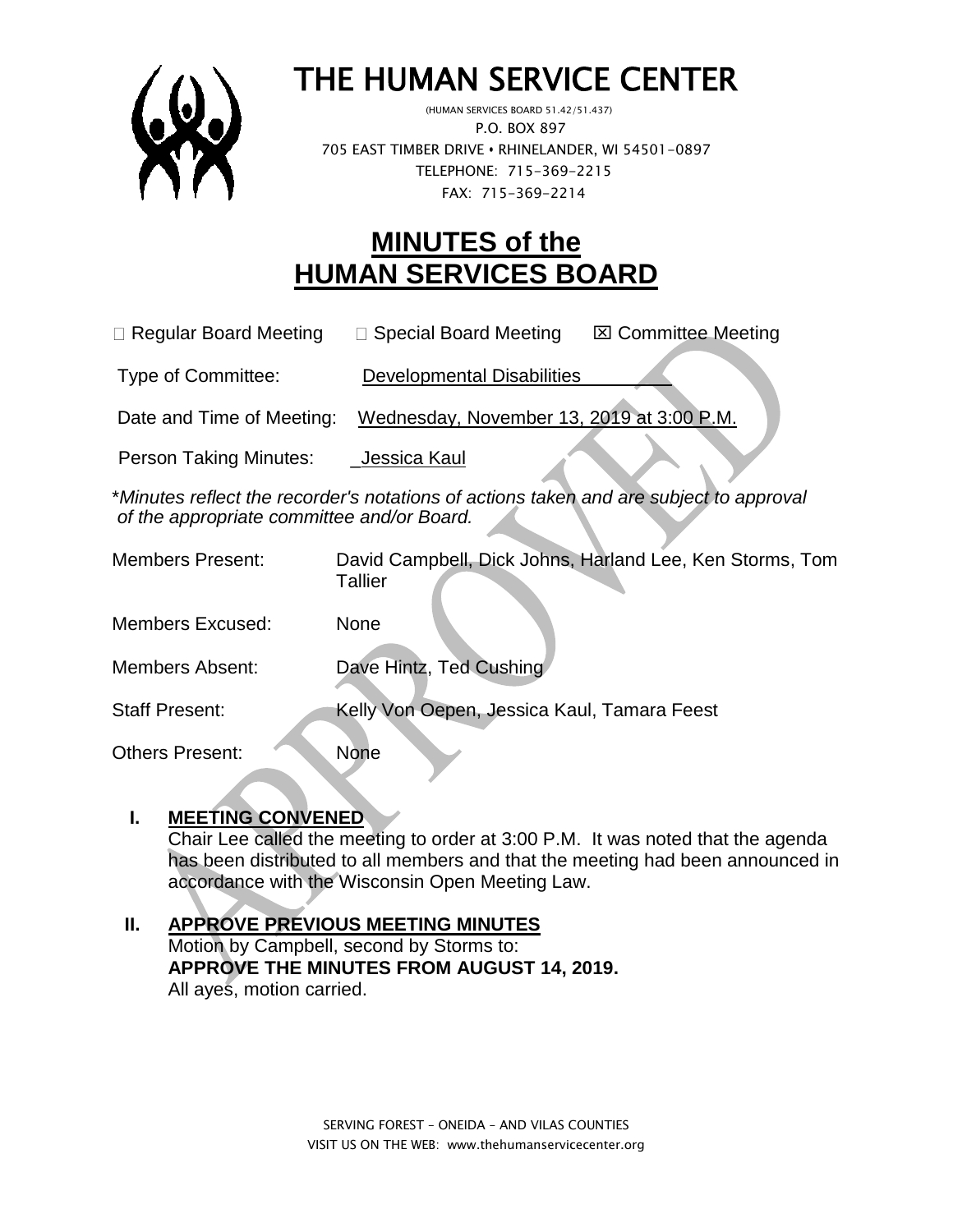## **III. EARLY HEAD START HOME VISITOR POSITION UPDATE**

Von Oepen provided the committee with an update on the Early Head Start Home Visitor position. She reported that HSC is partnering with the Family and Child Learning Center (FCLC) to administer the Early Head Start Home Visitor Program. Von Oepen discussed the benefits of partnering with FCLC. She announced that a candidate had been hired for the Home Visitor position; she will start on November 25<sup>th</sup>. The new hire has 14 years of secondary education experience, plus experience as a Home Visitor and Home Visitation Program Supervisor for the Sokaogon Chippewa Community. She will have a caseload of 12 children and will provide weekly home visits.

### **IV. BIRTH TO 3 PROGRAM UPDATE**

Von Oepen updated the committee on the Birth to 3 program. Von Oepen reported referrals from each of the three counties – five from Forest, 16 from Oneida, and four from Vilas. Referrals were received from a variety of locations, including Crandon, Rhinelander, and Lake Tomahawk. Referral sources included Ascension, Aspirus, Oneida County Department of Social Services, and Marshfield Clinic.

Von Oepen discussed with the committee the numbers of children that are receiving foster care within and outside of the tri-county area. She noted that the Birth to 3 program is implementing a new way to track these numbers.

Von Oepen updated the committee about a change to the Child Abuse Prevention and Treatment ACT (CAPTA) referral process. The referrals will now come automatically through the Program Participation System (PPS) versus via paper as before.

Von Oepen reported that she and staff attended the 2019 statewide Bureau of Children's Services "All In For Kids" conference at the Dells. She also attended the Forest County Coalition meeting on October 8th where she presented on the Birth to 3 program.

Feest explained a new grant funding opportunity. The grant focuses on the social and emotional aspects of the mental health of children aged birth to 3. The grant is being researched and will be written for prior to the end of the January 2020 deadline. Awards will be announced at the end of March.

Von Oepen reported that the Birth to 3 program received a \$4,000 donation from Sokaogon Chippewa, which the department used to purchase new and existing testing tools for the evaluations that the team performs.

Von Oepen reported to the committee that the Birth to 3 program received a letter from Debra Rathermel, Director of the Bureau of Children's Services, regarding program indicators. She noted that the program had no findings of noncompliance, and she praised the Birth to 3 staff for their efforts.